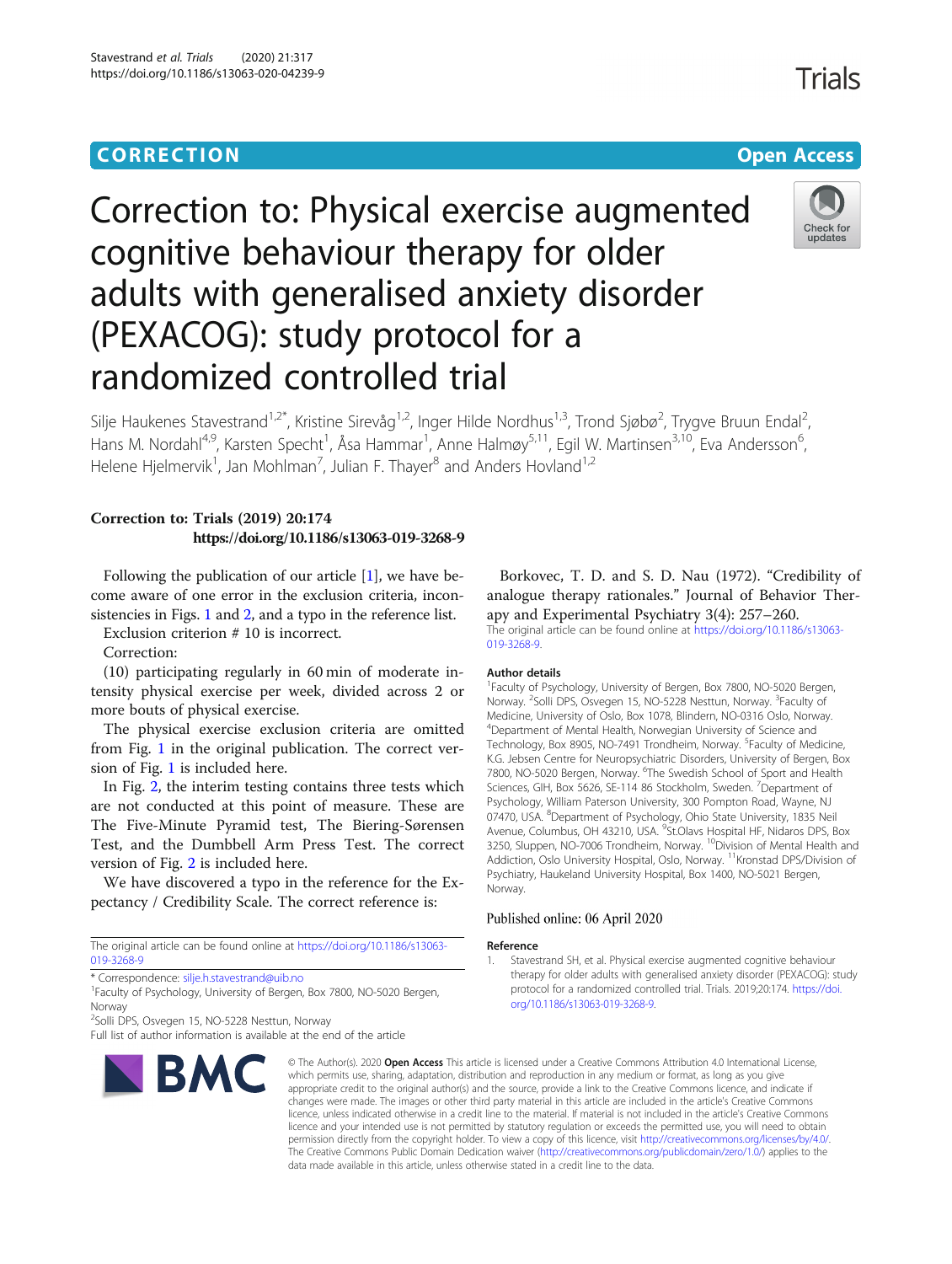<span id="page-1-0"></span>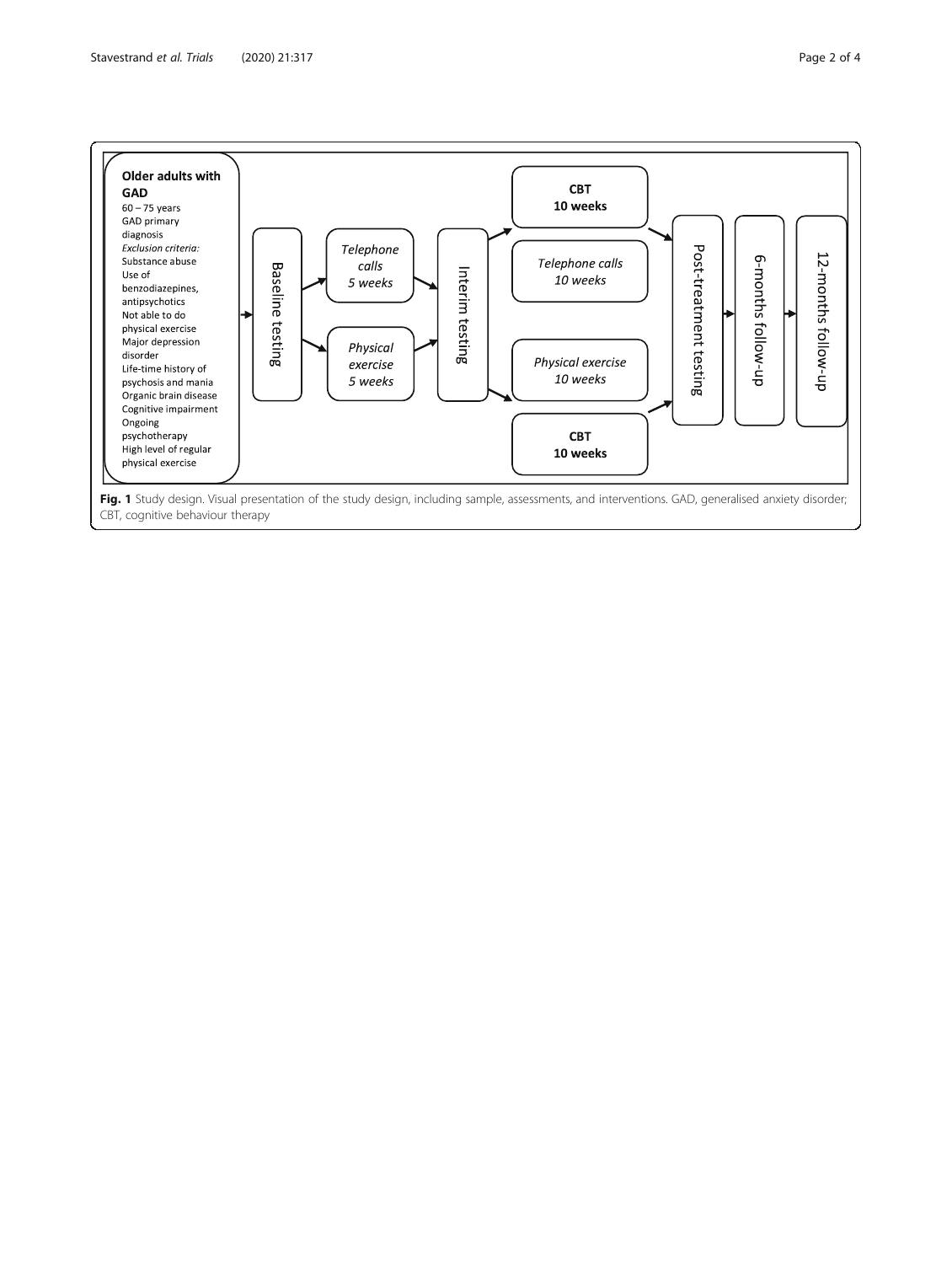|                                                                                                                                   | Pre-treatment           |                         |          | Treatment                              |                         |                     | Post-treatment          |                         |                         |
|-----------------------------------------------------------------------------------------------------------------------------------|-------------------------|-------------------------|----------|----------------------------------------|-------------------------|---------------------|-------------------------|-------------------------|-------------------------|
| <b>TIMEPOINT</b>                                                                                                                  | $W - x$<br>$W - 1$      |                         | W15<br>0 |                                        | W 6<br>W 7-16           |                     | W 17<br>M 10            |                         | M 16                    |
|                                                                                                                                   | Enrol<br>ment           | <b>Baseline</b>         |          | Alloc Initial phase:<br>ation PE or AP | Interrim<br>testing     | $CBT +$<br>PE or AP | Post<br>testing $ U $   | $6 - m F - 12 - m$      | F-U                     |
| <b>ENROLMENT:</b>                                                                                                                 |                         |                         |          |                                        |                         |                     |                         |                         |                         |
| Eligibility screen                                                                                                                | Χ                       |                         |          |                                        |                         |                     |                         |                         |                         |
| Informed consent                                                                                                                  | $\overline{\chi}$       |                         |          |                                        |                         |                     |                         |                         |                         |
| Allocation                                                                                                                        |                         |                         | X        |                                        |                         |                     |                         |                         |                         |
| <b>INTERVENTIONS:</b>                                                                                                             |                         |                         |          |                                        |                         |                     |                         |                         |                         |
| CBT + Physical Exercise (PE)                                                                                                      |                         |                         |          |                                        |                         |                     |                         |                         |                         |
| CBT + Attention Placebo (AP)                                                                                                      |                         |                         |          |                                        |                         |                     |                         |                         |                         |
| <b>ASSESSMENTS:</b>                                                                                                               |                         |                         |          |                                        |                         |                     |                         |                         |                         |
| <b>Interviews</b>                                                                                                                 |                         |                         |          |                                        |                         |                     |                         |                         |                         |
| ADIS-IV (primary outcome measure)                                                                                                 | X                       |                         |          |                                        |                         |                     | X                       |                         |                         |
| M.I.N.I. Interview                                                                                                                | $\overline{\mathsf{x}}$ |                         |          |                                        |                         |                     |                         |                         |                         |
| Mini Mental State Examination                                                                                                     | $\overline{\chi}$       |                         |          |                                        |                         |                     |                         |                         |                         |
| Demography                                                                                                                        | Χ                       |                         |          |                                        |                         |                     |                         |                         |                         |
| <b>Questionnaires</b>                                                                                                             |                         |                         |          |                                        |                         |                     |                         |                         |                         |
| GAD-7                                                                                                                             | X                       | Χ                       |          | X                                      | X                       | X                   | X                       | X                       | Χ                       |
| <b>Beck Anxiety Inventory</b>                                                                                                     |                         | X                       |          |                                        | $\overline{\mathsf{x}}$ |                     | $\overline{\mathsf{x}}$ | $\overline{\mathsf{x}}$ | Χ                       |
| PSWQ (primary outcome measure)                                                                                                    |                         | Χ                       |          |                                        | Χ                       |                     | Χ                       | $\overline{x}$          | Χ                       |
| Geriatric Anxiety Inventory                                                                                                       |                         | Χ                       |          |                                        | $\sf X$                 |                     | Χ                       | Χ                       | $\mathsf X$             |
| Beck Depression Inventory - II                                                                                                    |                         | $\overline{\mathsf{x}}$ |          |                                        | $\overline{\mathsf{x}}$ |                     | $\overline{\mathsf{x}}$ | $\overline{\mathsf{x}}$ | $\overline{\mathsf{x}}$ |
| Quality of life inventory                                                                                                         |                         | $\overline{\mathsf{x}}$ |          |                                        | $\overline{\mathsf{x}}$ |                     | $\overline{\mathsf{x}}$ | $\overline{\mathsf{x}}$ | $\overline{\mathsf{x}}$ |
| Bergen Insomnia Scale                                                                                                             |                         | $\overline{\mathsf{X}}$ |          |                                        | $\overline{\chi}$       |                     | $\overline{\mathsf{x}}$ | $\overline{\mathsf{x}}$ | $\overline{X}$          |
| Ecpectancy / Credibility scale                                                                                                    |                         | Χ                       |          |                                        |                         |                     | Χ                       |                         | Χ                       |
| <b>IPAQ</b>                                                                                                                       |                         | $\overline{X}$          |          |                                        | $\overline{X}$          |                     | $\overline{x}$          |                         | Χ                       |
| <b>Objective measures</b>                                                                                                         |                         |                         |          |                                        |                         |                     |                         |                         |                         |
| Actigraph - 7 days                                                                                                                |                         | Χ                       |          |                                        |                         |                     | Χ                       |                         | X                       |
| Cortisol - 3 saliva samplers                                                                                                      |                         | Χ                       |          |                                        | $\overline{X}$          |                     | $\overline{\mathsf{x}}$ | $\overline{\mathsf{x}}$ | $\overline{\chi}$       |
| DNA - saliva sample                                                                                                               |                         | Χ                       |          |                                        |                         |                     |                         |                         |                         |
| <b>HRV</b>                                                                                                                        |                         | $\overline{\mathsf{x}}$ |          |                                        | $\times$                |                     | X                       | X                       | X                       |
| <b>BDNF</b> - blood sample                                                                                                        |                         | $\overline{XX}$         |          |                                        | $\overline{XX}$         |                     | $\overline{XX}$         | $\overline{XX}$         | $\overline{XX}$         |
| Ekblom-Bak Cycle test                                                                                                             |                         | $\overline{\mathsf{X}}$ |          |                                        | $\overline{X}$          |                     | $\overline{\mathsf{X}}$ | $\overline{\mathsf{x}}$ | $\overline{\chi}$       |
| Five-Minute Pyramid Test                                                                                                          |                         | Χ                       |          |                                        |                         |                     | Χ                       | $\overline{\mathsf{x}}$ | $\overline{\mathsf{x}}$ |
| Biering-Sørensen test                                                                                                             |                         | $\overline{\mathsf{X}}$ |          |                                        |                         |                     | $\overline{x}$          | $\overline{\mathsf{x}}$ | $\overline{\mathsf{X}}$ |
| Timed sit-to-stand test                                                                                                           |                         | $\overline{\mathsf{x}}$ |          |                                        | $\overline{\mathsf{x}}$ |                     | $\overline{\mathsf{x}}$ | $\overline{\mathsf{x}}$ | $\overline{\mathsf{x}}$ |
| 45° sit-up test                                                                                                                   |                         | $\overline{\mathsf{x}}$ |          |                                        | $\overline{\mathsf{x}}$ |                     | $\overline{\mathsf{x}}$ | $\overline{\mathsf{x}}$ | $\overline{\mathsf{X}}$ |
| Dumbbell arm press test                                                                                                           |                         | Χ                       |          |                                        |                         |                     | $\overline{\mathsf{x}}$ | $\overline{\mathsf{x}}$ | $\overline{\mathsf{X}}$ |
| <b>Neuropsychological testing</b>                                                                                                 |                         |                         |          |                                        |                         |                     |                         |                         |                         |
| Vocabulary (WASI)                                                                                                                 |                         | $\overline{\mathsf{x}}$ |          |                                        |                         |                     | $\overline{\mathsf{x}}$ |                         | $\overline{\mathsf{x}}$ |
| Matrix Reasoning (WASI)                                                                                                           |                         | X                       |          |                                        |                         |                     | $\overline{\mathsf{x}}$ |                         | Χ                       |
| Grooved Pegboard Test                                                                                                             |                         | Χ                       |          |                                        |                         |                     | $\overline{\mathsf{x}}$ |                         | Χ                       |
| Coding (WAIS-IV)                                                                                                                  |                         | Χ                       |          |                                        |                         |                     | Χ                       |                         | Χ                       |
| Numbers (WAIS-IV)                                                                                                                 |                         | $\overline{\mathsf{X}}$ |          |                                        |                         |                     | $\overline{\mathsf{x}}$ |                         | Χ                       |
| <b>Wisconsin Card Sorting Test</b>                                                                                                |                         | $\overline{\mathsf{x}}$ |          |                                        |                         |                     | $\overline{\mathsf{x}}$ |                         | $\overline{\mathsf{x}}$ |
| D-KEFS (TMT, VF, CWIT)                                                                                                            |                         | $\overline{\mathsf{X}}$ |          |                                        |                         |                     | $\overline{\mathsf{x}}$ |                         | $\overline{X}$          |
| California Verbal Learning Test                                                                                                   |                         | $\overline{\mathsf{X}}$ |          |                                        |                         |                     | $\overline{\mathsf{x}}$ |                         | Χ                       |
| <b>Subsample of 40 participants</b>                                                                                               |                         |                         |          |                                        |                         |                     |                         |                         |                         |
| Magnetic resonnance imaging                                                                                                       |                         | X                       |          |                                        |                         |                     | X                       |                         | Χ                       |
| Fig. 2: SPIRIT Figure. Schedule of enrolment, interventions and assessments.<br>Abbreviations: W Week; M Month; F-U Follow-<br>up |                         |                         |          |                                        |                         |                     |                         |                         |                         |